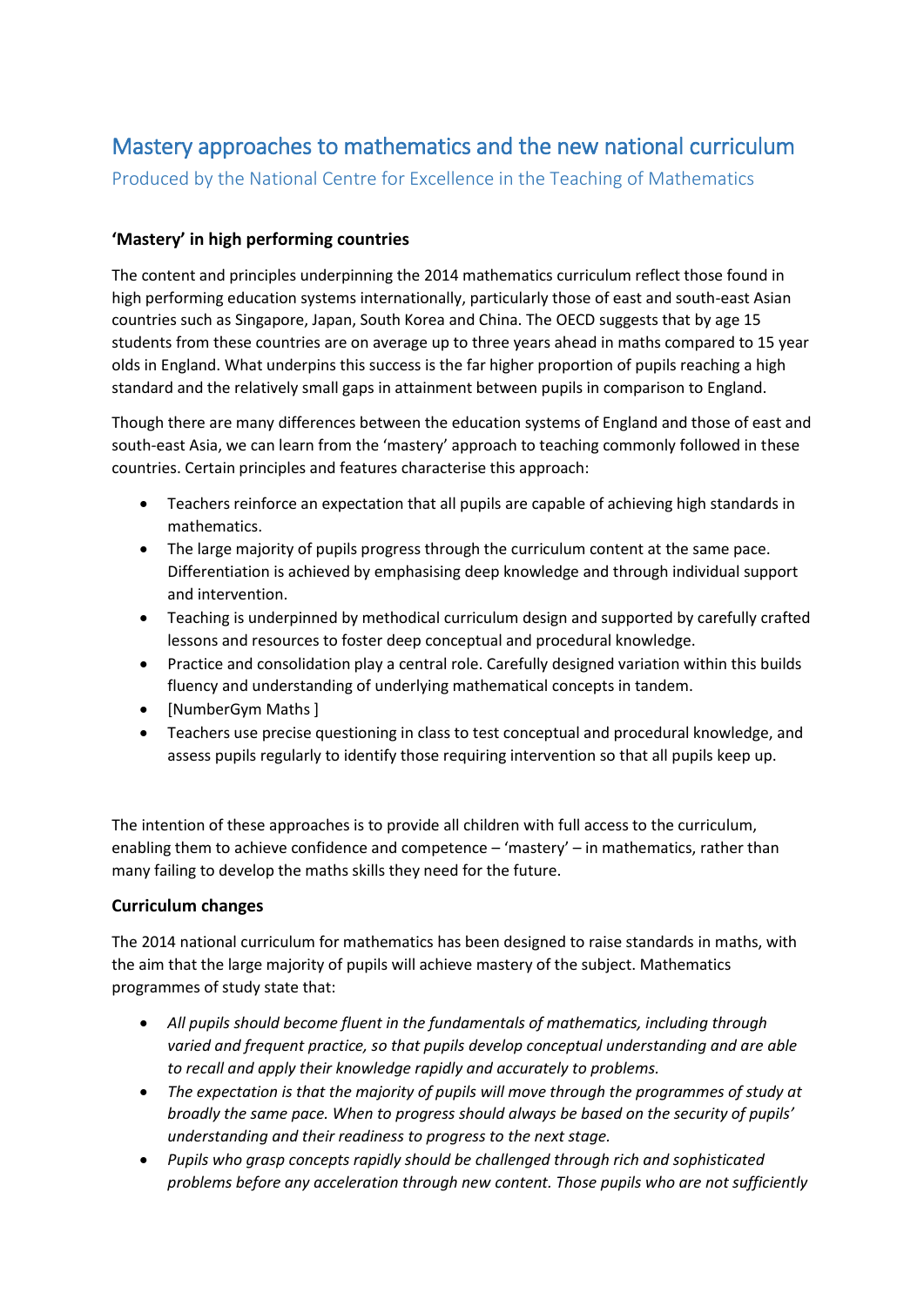*fluent with earlier material should consolidate their understanding, including through additional practice, before moving on.* 

For many schools and teachers the shift to this 'mastery curriculum' will be a significant one. It will require new approaches to lesson design, teaching, use of resources and support for pupils.

### **Key features of the mastery approach**

#### *Curriculum design*

A detailed, structured curriculum is mapped out across all phases, ensuring continuity and supporting transition. Effective mastery curricula in mathematics are designed in relatively small carefully sequenced steps, which must each be mastered before pupils move to the next stage. Fundamental skills and knowledge are secured first. This often entails focusing on curriculum content in considerable depth at early stages.

## *Teaching resources*

A coherent programme of high quality curriculum materials is used to support classroom teaching. Concrete and pictorial representations of mathematics are chosen carefully to help build procedural and conceptual knowledge together. Exercises are structured with great care to build deep conceptual knowledge alongside developing procedural fluency.

The focus is on the development of deep structural knowledge and the ability to make connections. Making connections in mathematics deepens knowledge of concepts and procedures, ensures what is learnt is sustained over time, and cuts down the time required to assimilate and master later concepts and techniques.

One medium for coherent curriculum materials is high quality textbooks. These have the additional advantage that pupils also use them to return to topics studied, for consolidation and for revision. They represent an important link between school and home.

[NumberGym's Early Maths and The Number Gym offer a wide variety of high quality programs, both for conceptual teaching and for student consolidation of the topic being taught. Unlike textbooks our programs offer students instant feedback. Each program contains a variety of levels of difficulty within each topic. Our programs can be accessed both in school and at home.]

#### *Lesson design*

Lessons are crafted with similar care and are often perfected over time with input from other teachers, drawing on evidence from observations of pupils in class. Lesson designs set out in detail well-tested methods to teach a given mathematical topic. They include a variety of representations needed to introduce and explore a concept effectively and also set out related teacher explanations and questions to pupils.

[NumberGym Maths similarly offers a range of representations of the main mathematical concepts – eg fractions.]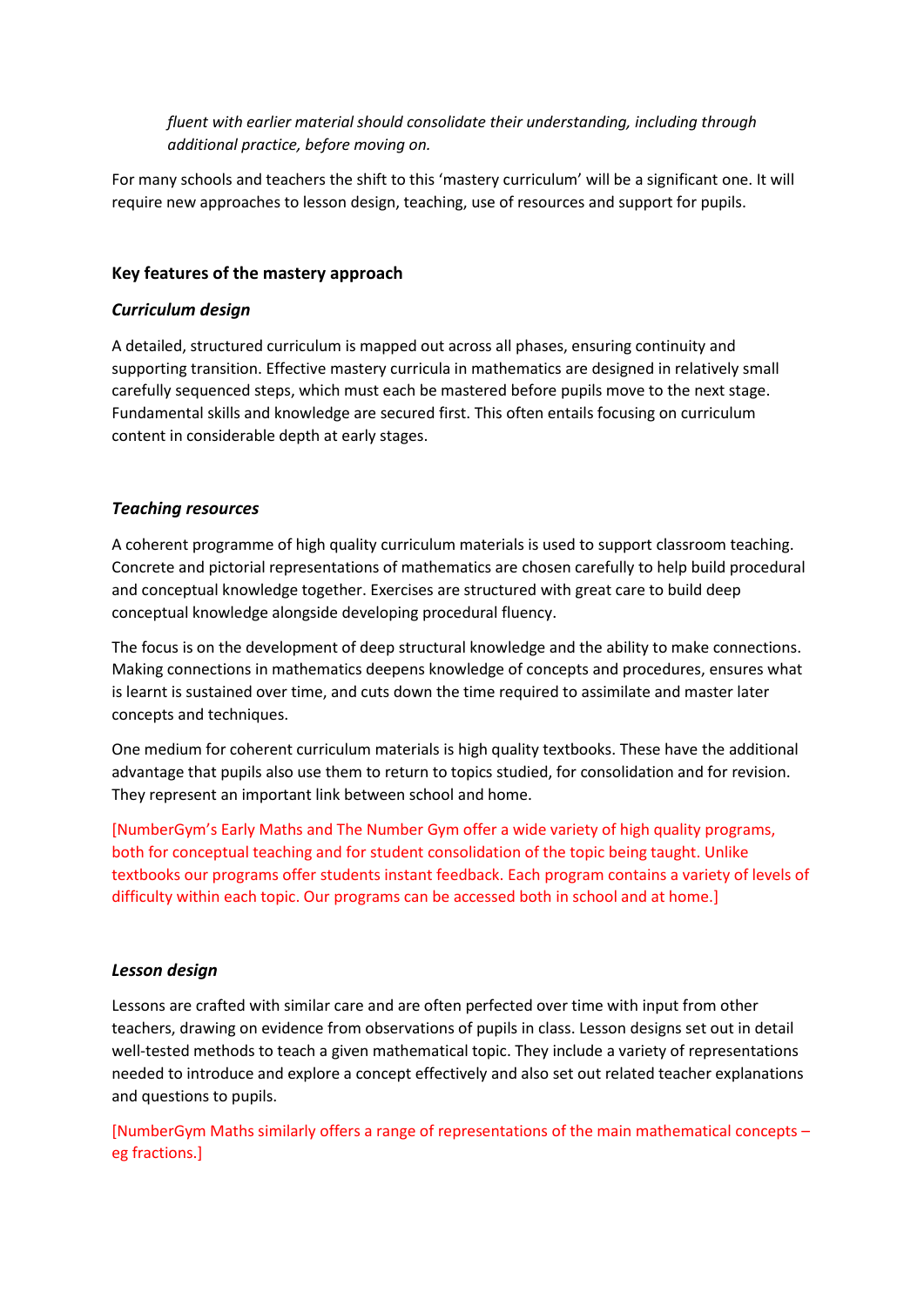## *Teaching methods*

In highly successful systems, teachers are clear that their role is to teach in a precise way which makes it possible for all pupils to engage successfully with tasks at the expected level of challenge. Pupils work on the same tasks and engage in common discussions. Concepts are often explored together to make mathematical relationships explicit and strengthen pupils' understanding of mathematical connectivity.

## [NumberGym's interactive resources readily promote discussion as pupils try to anticipate what will happen when a particular option is chosen or a button is pressed.]

Precise questioning during lessons ensures that pupils develop fluent technical proficiency and think deeply about the underpinning mathematical concepts. There is no prioritisation between technical proficiency and conceptual understanding; in successful classrooms these two key aspects of mathematical learning are developed in parallel.

## *Pupil support and differentiation*

Taking a mastery approach, differentiation occurs in the support and intervention provided to different pupils, not in the topics taught, particularly at earlier stages. There is no differentiation in content taught, but the questioning and scaffolding individual pupils receive in class as they work through problems will differ, with higher attainers challenged through more demanding problems which deepen their knowledge of the same content. [NumberGym's programs offer an Options box where the level of difficulty can be fine-tuned to the pupils being taught] Pupils' difficulties and misconceptions are identified through immediate formative assessment and addressed with rapid intervention – commonly through individual or small group support later the same day: there are very few "closing the gap" strategies, because there are very few gaps to close.

## *Productivity and practice*

Fluency comes from deep knowledge and practice. Pupils work hard and are productive. At early stages, explicit learning of multiplication tables is important in the journey towards fluency and contributes to quick and efficient mental calculation. [NumberGym's BondBuilder and TableTrainer offer a comprehensive online self-assessment system. Each student's progress can be monitored by the teacher, even where the student is logging in from home] Practice leads to other number facts becoming second nature. [Mental Maths Challenge offers a graded set of challenges which students will typically work on from roughly age 7 through to about age 11. Starting with simple doubling and the bonds of 10 through to negative numbers, estimating decimals and percentage discounts] The ability to recall facts from long term memory and manipulate them to work out other facts is also important. All tasks are chosen and sequenced carefully, offering appropriate variation in order to reveal the underlying mathematical structure to pupils. Both class work and homework provide this 'intelligent practice', which helps to develop deep and sustainable knowledge.

## *Implications for professional development and training of teachers*